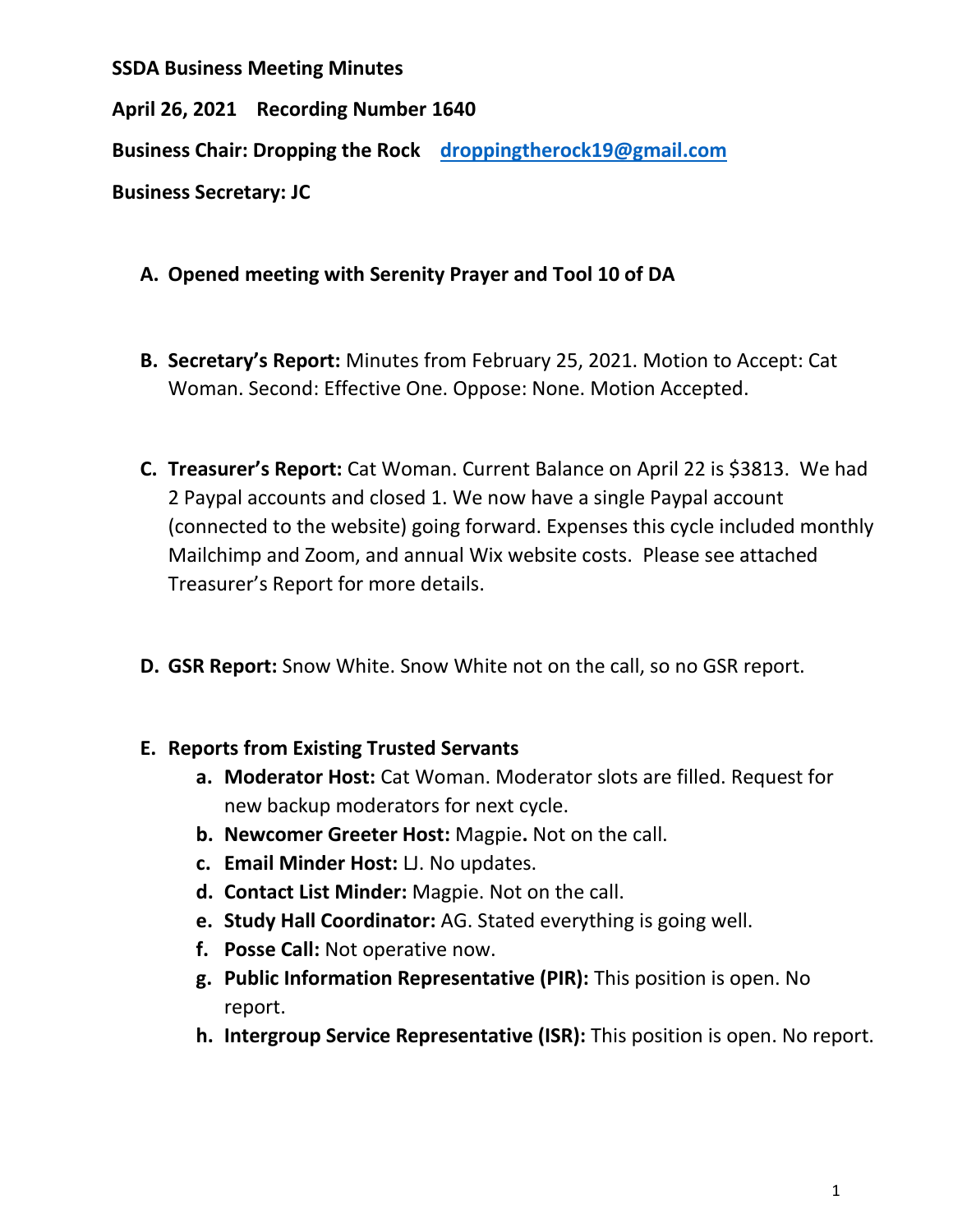- **F. Group Inventory Follow Up.** Sunny Girl. Sunny Girl not on the call.
	- **a. Website:** DA Diva and Magpie. DA Diva reported website current except for last Business Meeting Minutes (from February 2021). Working toward closing MailChimp account, requested help. White Raven and Compassion will help.
	- **b. Zoom:** Freedom Lover and Feeling Free. Open 4 days a week. Clarity85 will open M-F.
	- **c. Workshop Script:** Magpie**.** Not on the call.
	- **d. Sponsorship:** Hope, Magpie, Freeling Free. Hope reported a panel has been formed that will speak before Study Hall to help members learn about sponsorship and answer questions. DA World Service is holding a meeting on Sponsorship, info on website.

# **G. Old Business**

- **a. 2 signees on our national bank account.** DA Diva. This is in the works and will be picked up next meeting.
- **b. Anticipating Spending Plan Contributions in July**. DA Diva. Will discuss in July.
- **c. Development of Contact List Protocols**: Magpie. Not on the call.
- **d. Calendar for New Business:** Dropping the Rock. Suggests use Meeting Minutes as Old Business for this rather than creating a new document.
- **e. How to decide donation amounts above the Prudent Reserve:**  Scheduled to be discussed in June.
- **f. Spending Templates:** Moon Goddess and DA Diva. Groups IO is where to publish and share spending templates.
- **g. Posse Call:** Lily of the Valley. Confirms Posse Call on hiatus until new energy to revive it.

## **H. New Business for this meeting**

- **a. Business Meeting Chair:** Dropping the Rock is stepping down. Willing to mentor new person.
- **b. Stage Name Requirement.** Effective One. Does this requirement work for us or is it keeping Newcomers away? Motion to allow people to sign up with real name and email on the website and change to stage name and anonymous email when they're ready. No objections. Motion passes. DA Diva will make the change on the website. (See New Business below.)